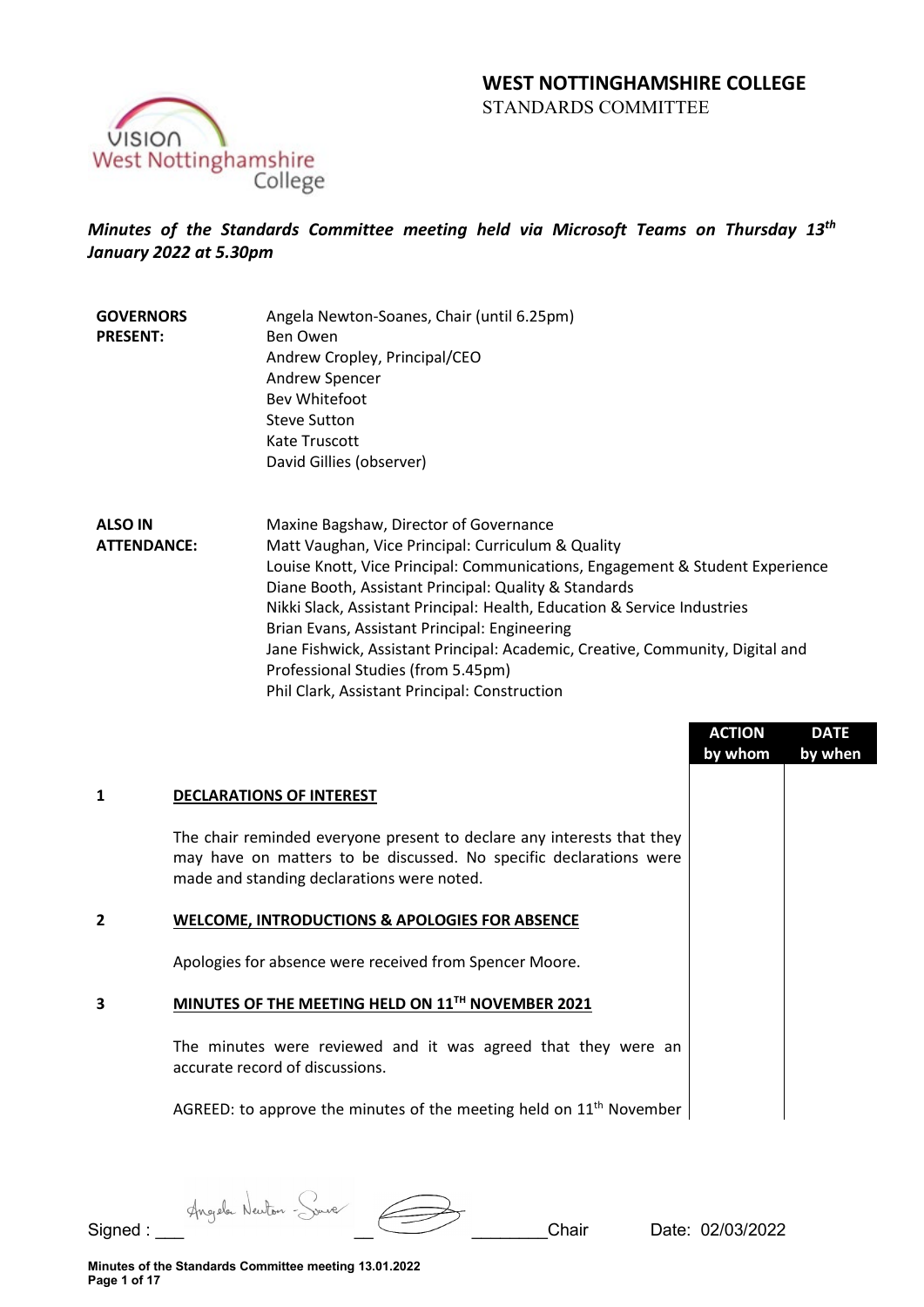2021.

There were no matters arising.

### **4 ACTION PROGRESS REPORT**

The committee were happy to note the content of the update provided.

### **5 BALANCE SCORECARD ITEMS AND ANNUAL KPIS – 2021/22**

The vice principals introduced the comprehensive written reports and reminded that there are six different aspects to report against. Each was considered in turn.

1) Stocktake of curriculum strategy – RAG-rated as green

The committee were advised that:

- This is informed by a frequent cycle of curriculum planning, which takes place at five points in the year, together with two cross-cutting meetings.
- It is also informed by the Skills Conference, which took place in March 2021 and involved over 30 partners. A similar such event is planned for 2022.
- The college is now self-assessing the overall quality of education judgement as 'good' and, therefore, believes the curriculum strategy is working well.
- 2) TELD strategy implementation RAG-rated as amber

Key matters highlighted were:

- Implementation is overseen by the working group, which is representative.
- It is based on six strategic themes.
- To date, the rollout of the strategy has focused on four main areas, which are:
	- All 16-18 study programme learners on entry level to level 2 programmes to achieve Level 1 Essential Digital Skills (EDS)
	- 25 staff members across the college to achieve a silver 'levelup' award through the Grimsby partnership
	- Secure a full understanding of the college's workforce's digital capabilities
	- Raise and improve staff knowledge and understanding of the government's accessibility legal requirement and implement changes, with the initial focus on visual impairment.
- The implementation has been slower than expected. The learning product to be developed in partnership with other colleges through D2N2 remains in development. The lack of access to this product has impacted the rollout to the student population. So far, 981 (35%) of fulltime 16-18 students have completed their initial assessment for EDS, of which 341 (35%)

Signed : Angele Neuton Source 2003/2022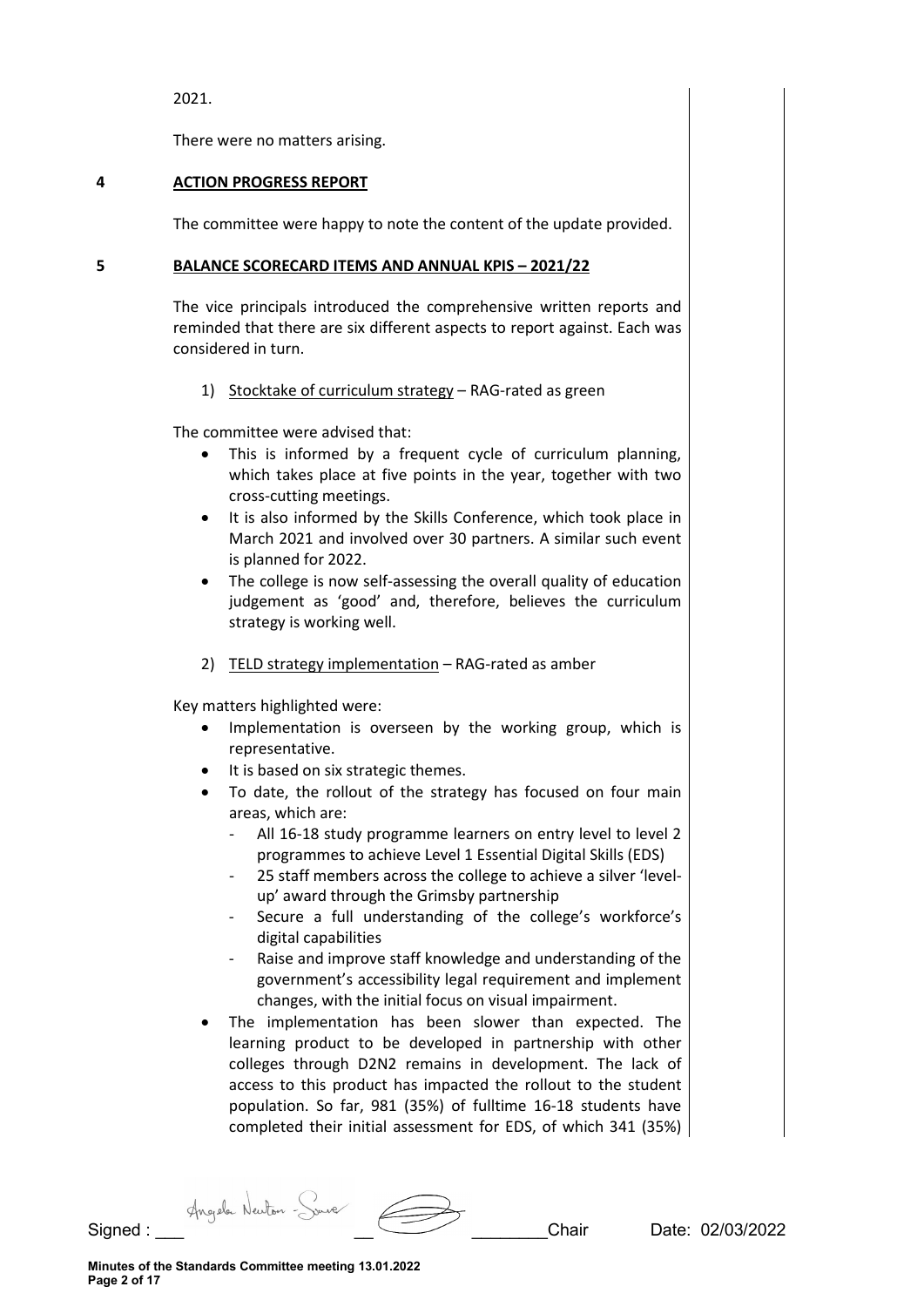have level 1 knowledge and skills. The level-up programme has now successfully recruited 25 members of staff. Collecting digital data on the staff population has yet to commence; however, digital capabilities and skills now comprise a part of all job descriptions and feature at induction. Accessibility upskilling, training and awareness raising are key foci for the spring term 2022. As an overview, he indicated that there is more to do in terms of learners and staff and that the college has not yet 'got to grips' with the full assessment required for the workforce.

• A key challenge for the college in implementing the TLD strategy is securing an appropriate resource to continue to establish the infrastructure and implement its actions on a frequent basis.

As an overview there is more to do in relation to TELD, hence the amber RAG-rating.

3) Improvements in apprenticeships - RAG-rated as amber

Key matters highlighted were:

- This continues to be an improving position but not at the pace required by the college. The overall quality of apprenticeship provision continues to be judged as 'requires improvement'. Leaders, managers and specialists continue to self-assess apprenticeship provision in digital, retail, accountancy, beauty therapy and business/professional as good. The provision of motor vehicle standards apprenticeship programmes is also selfassessed as good but its frameworks programme as RI; however, too much of engineering, health and social care and construction apprenticeship provision requires improvement and, therefore, there is still a way to go. That said, there is good movement.
- The overall achievement of apprentices improved from 48% in 18/19 to 53% in 19/20 and 53.8% in 20/21. The current overall achievement rate is 36.5% with maximum achievement possible at 73.5% if all continuing apprentices achieve (409). This is below an overall national achievement rate and the overall national standards-only achievement rate of 60.3%. Timely retention is currently 65.5%. Whilst the college is under the national rates, it is close.
- A lot of work is being done with employers to ensure that students are released to complete apprenticeship requirements.
- Actions to improve specialist performance, including their recording and their use of the OneFile system with their apprentices, continues but with mixed results. This performance continues to be judged to require improvement. He described this as continuing to be the college's "Achilles' heel". OneFile reports show:
	- A total of 18% of learners have not had a review for three months or more, which is a decrease of 15% since 20<sup>th</sup> October 2021.
	- A total of 14% of learners have no activity recorded on

Signed : \_\_\_ \_\_ \_\_\_\_\_\_\_\_Chair Date: 02/03/2022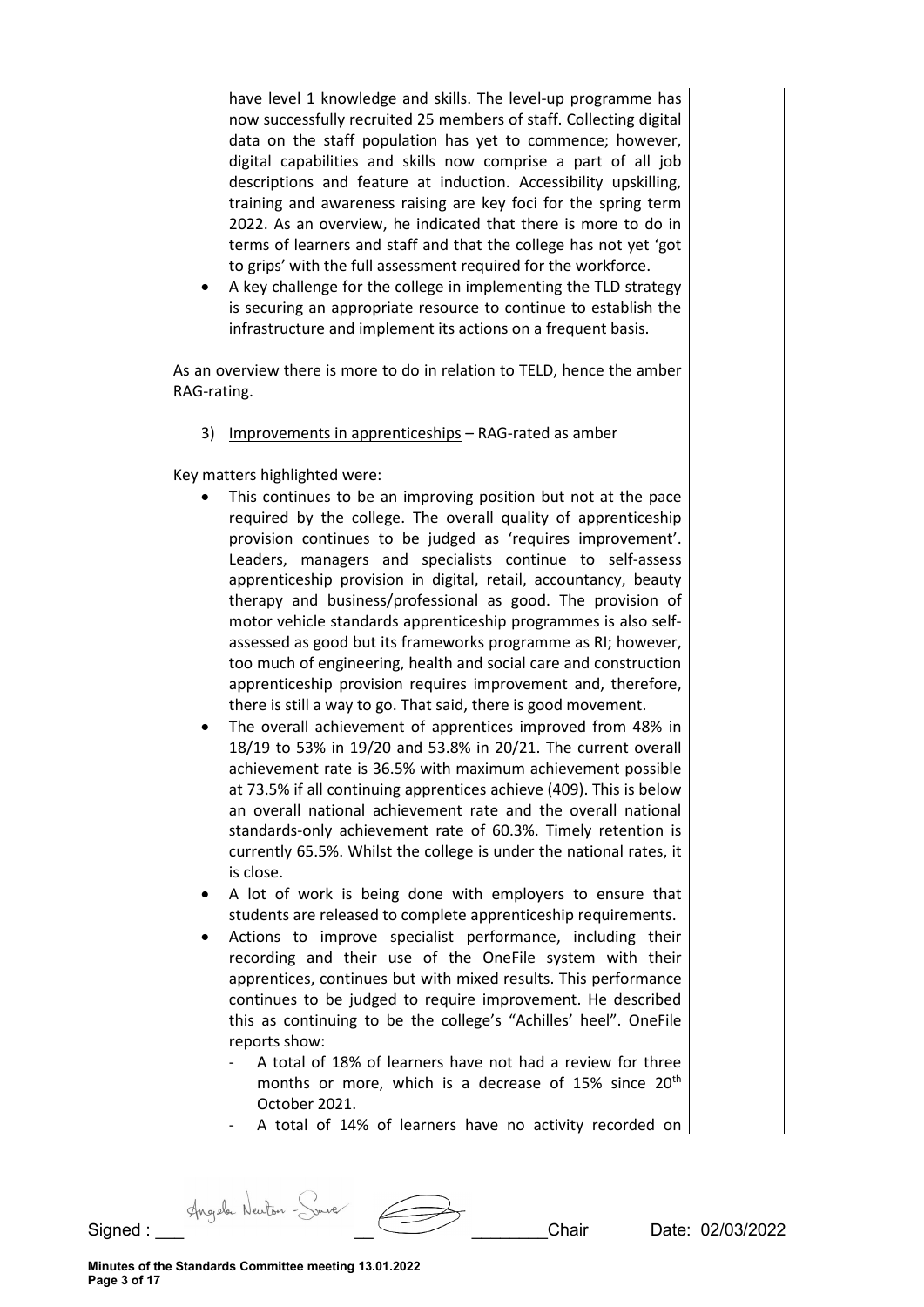| OneFile for 30 days or more, which is a decrease of 8%<br>(decline) since 11 <sup>th</sup> August 2021.<br>Off-the-job training currently shows an average of 23%,<br>$\overline{\phantom{a}}$<br>which is an increase of 2% since 20 <sup>th</sup> October 2021.<br>The vice principal reminded that the college has gone out of<br>its way to avoid breaks in learning, which may have impacted<br>on this data.                     |                   |          |
|----------------------------------------------------------------------------------------------------------------------------------------------------------------------------------------------------------------------------------------------------------------------------------------------------------------------------------------------------------------------------------------------------------------------------------------|-------------------|----------|
| In general discussion, one member of the committee asked for further<br>information around the delay in product management referred to in<br>relation to TELD. The vice principal advised that the partnership was<br>intended to work to develop a bespoke product but that the umbrella<br>has not yet been accredited and, therefore, some partners have opted to<br>use a more standard offer for the time being.                  |                   |          |
| One member of the committee referred to section 2.3 and the proposal<br>that hairdressing is self-assessed as 'good'. The committee member felt<br>that the actual position is that beauty is good and hairdressing requires<br>improvement. The vice principal confirmed that this was an error in the<br>report and confirmed that the correct position was a grade $3 - '$ requires<br>improvement' - albeit that it is a strong 3. |                   |          |
| In relation to adult education, one member of the committee asked how<br>the curriculum planning will evolve based on the Skills Bill and the focus<br>on local and regional needs re. skills, and, in addition to this, the changes<br>to funded programmes anticipated. The vice principal confirmed that<br>this continues to be an area of review and discussion and will be part of<br>all curriculum planning conversations.     |                   |          |
| The committee asked how the college is in terms of curriculum intent.<br>The vice principal expressed the view that it is really strong, with clear<br>evidence across the provision.                                                                                                                                                                                                                                                  |                   |          |
| Progress with the community engagement strategy - RAG-rated<br>4)<br>as amber                                                                                                                                                                                                                                                                                                                                                          |                   |          |
| The vice principal confirmed that the college is making good progress<br>and the expectation is that the strategy will come back to the next<br>meeting.                                                                                                                                                                                                                                                                               | Vice<br>Principal | 2.3.2022 |
| 5) Progression of identified groups - RAG-rated as green                                                                                                                                                                                                                                                                                                                                                                               |                   |          |
| It was acknowledged that this is scheduled as a substantive agenda item<br>later in the meeting.                                                                                                                                                                                                                                                                                                                                       |                   |          |
| 6)<br>Survey outcomes - RAG-rated as green                                                                                                                                                                                                                                                                                                                                                                                             |                   |          |
| This is scheduled as a substantive agenda item later on the meeting.                                                                                                                                                                                                                                                                                                                                                                   |                   |          |
| AGREED:                                                                                                                                                                                                                                                                                                                                                                                                                                |                   |          |

Signed : \_\_\_ Angele Newton - Source \_\_\_\_\_\_\_\_\_\_\_\_\_\_\_\_\_\_\_\_\_\_\_\_Chair Date: 02/03/2022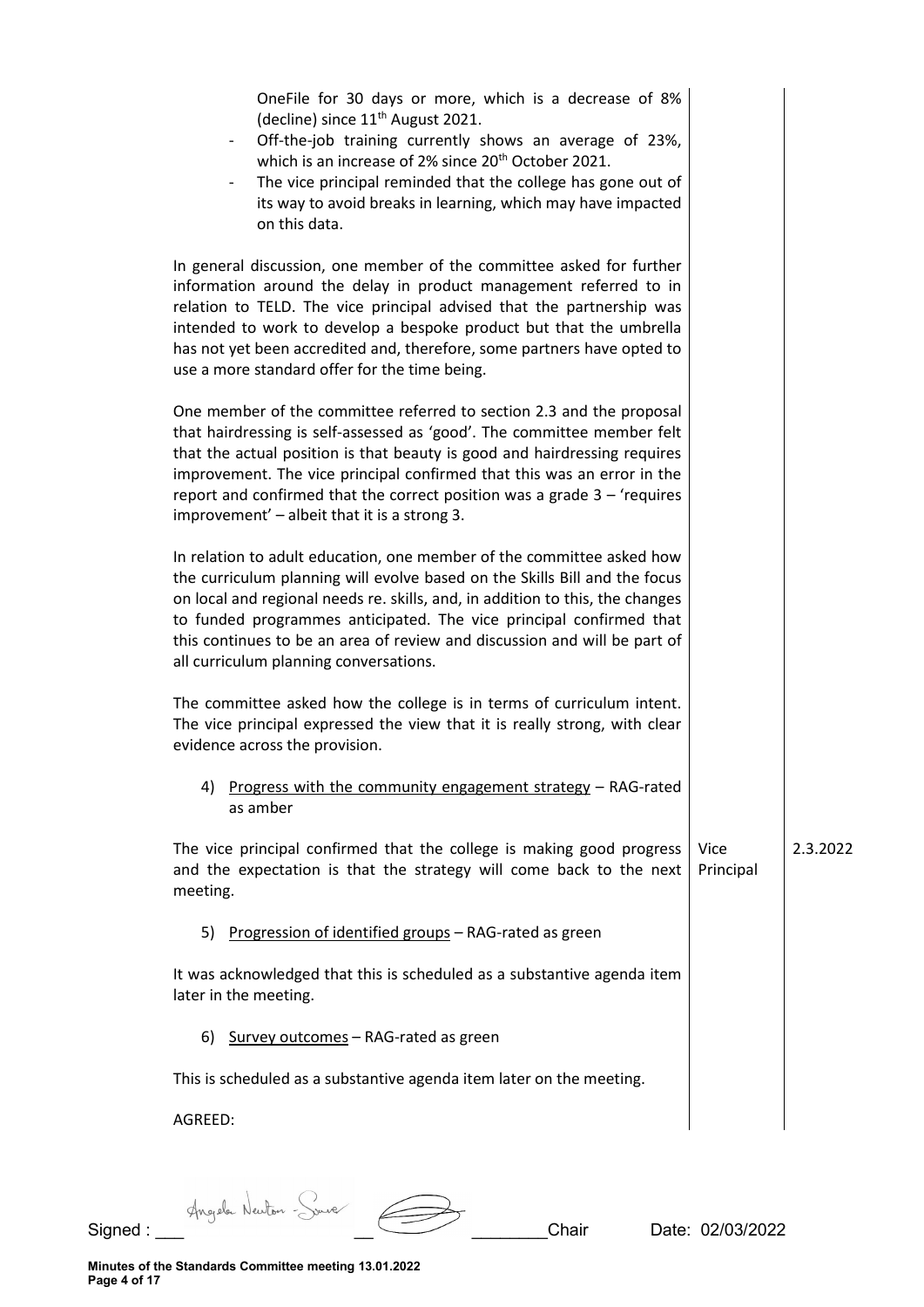- a) To note the content of the update provided
- b) Approve the RAG rating recommendations as proposed.

#### **6 QIAP 2021/22 PROGRESS UPDATE**

The vice principal introduced this item and confirmed that the two detailed reviews scheduled for this meeting relate to a) maths and English and b) attendance. He reminded that the QIAP focuses on the five identified weaknesses and that it has been agreed to report on two of the five each meeting by way of a deep dive. He reminded that there are forty actions within the plan.

- 1) Maths and English key matters highlighted were:
- There has been a substantial and continuous focus on providing specific internal and external training to help teachers improve their craft of teaching. For example, since November 2021, maths teachers have participated in the 'creative teaching' programme alongside secondary school teachers provided by the Trent Valley Teaching School Alliance (TVTSA), led by a multiacademy trust judged to be outstanding by Ofsted at inspection. The head of maths and the head of English will also conduct the 'power of coaching' course from January 2022 to enable them to bolster their coaching roles and improve the quality of teaching further.
- He reminded that there are some motivational challenges, particularly for study programme learners
- Ofsted will look at whether colleges have a focus on maths and English and are making suitable investment. He confirmed confidence that the college will be judged to have made substantial investment.
- The external training provided for maths teachers is incredibly focused and has been well received.
- The newly appointed head of maths has a wealth of experience in a similar role in another GFE college. Two new maths teachers, with significant experience of teaching, commenced at the start of the autumn term and have had demonstrable positive impact. Whilst the GCSE Maths department continues to self-assess as 'requires improvement', there has been much improvement and a request for a deep dive in the spring has been submitted by the department.
- The teaching of functional skills, underpinned by the recruitment of a head of department and new highly experienced teachers, is now greatly improved and securing far greater timely impact than in previous years. He reminded that functional skills has historically been a weakness for the college but is now really starting to improve.
- English is now self-assessing robustly as a good, and the department has now volunteered for a deep dive which is taking

Signed : \_\_\_ \_\_ \_\_\_\_\_\_\_\_Chair Date: 02/03/2022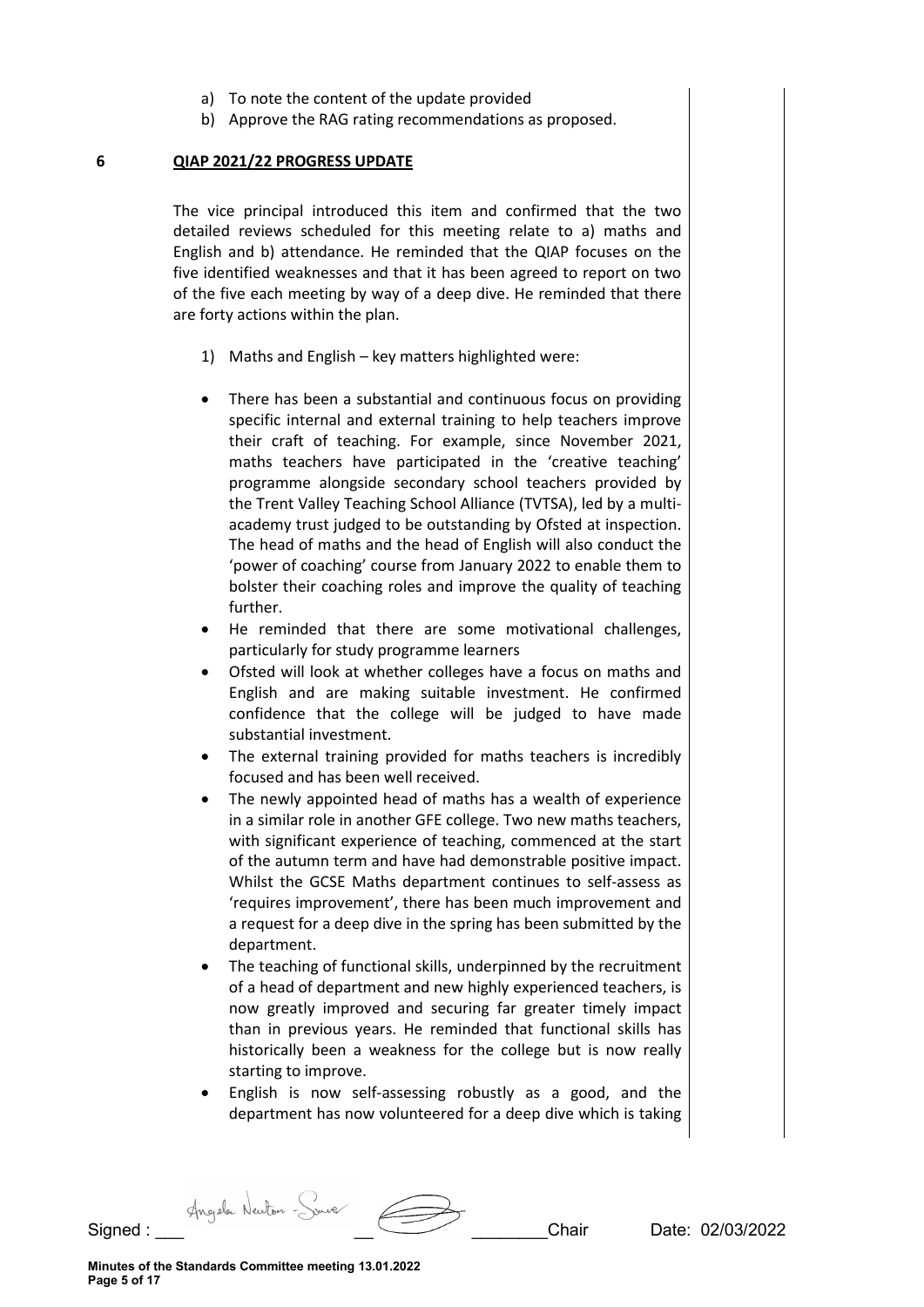place next week

- The senior team see the voluntary requests from maths and English as evidence of a real change in culture.
- 2) Attendance

Key matters highlighted were:

- The overall learners' cumulative attendance September to December 2021 was 86.7%. This compares with the 2020 autumn term cumulative attendance of 88.5% (a disrupted COVID 19 year), the 2019 autumn term cumulative attendance of 88.3% (a non-COVID 19 disrupted year) and the 2018 cumulative total of 90.7% (a non-COVID 19 disrupted year).
- The validity of the autumn term attendance data is not robust. This is as a result of some problems with the recording of learners' attendance through the newly introduced scan and swipe system this term, which has largely been rectified. The college has had to go back and check register accuracy in a minority of cases. The college is also seeing a large number of learners who are not used to regular routines because of COVID, and this is slowly being addressed.

The committee then considered the content of the QIAP in detail, and one member of the committee indicated that, in lines 1.1, 1.2 and 3.2, it would be useful to see the number of observations undertaken by department, specifically the numbers that are good or better, etc. They questioned whether there are any legacy issues and, if so, how the college is tracking and what the impact is. It was agreed that, in future reports, there would be greater detail on the proportion of deep dives which are good, better or RI. The committee were reminded that the college no longer does individual observations but can give greater detail and analysis regarding the outcomes of deep dives. The college is also able to report on the percentage achievement of ASPIRE curriculum implementation as this is assessed as part of the deep dives.

One member of the committee raised a challenge in relation to section 2.4 of the report and the stated non-compliance with OneFile. They reminded that this has both quality and financial implications and, therefore, needs to improve. In relation to the data provided, they challenged the college to provide information on the percentage of staff who are 100% compliant versus the percentage who are 'digging in' and resisting compliance. A challenge from the committee was that they would expect to see a declining trend in terms of the non-compliance.

The committee were advised that a large proportion of the 'no reviews completed' relate to health and social care as employers simply won't release apprentices because they are so busy and have staff capacity issues. In terms of the narrative, a challenge from the committee was to set out the mitigating context where it is appropriate. They indicated that they wanted to be clear that any issues of compliance are resolved,

Vice Principal 2022

Signed : Angela Newton - Source \_ \_ \_ \_ \_ \_ \_ \_ \_ \_ \_ \_ \_ Chair Date: 02/03/2022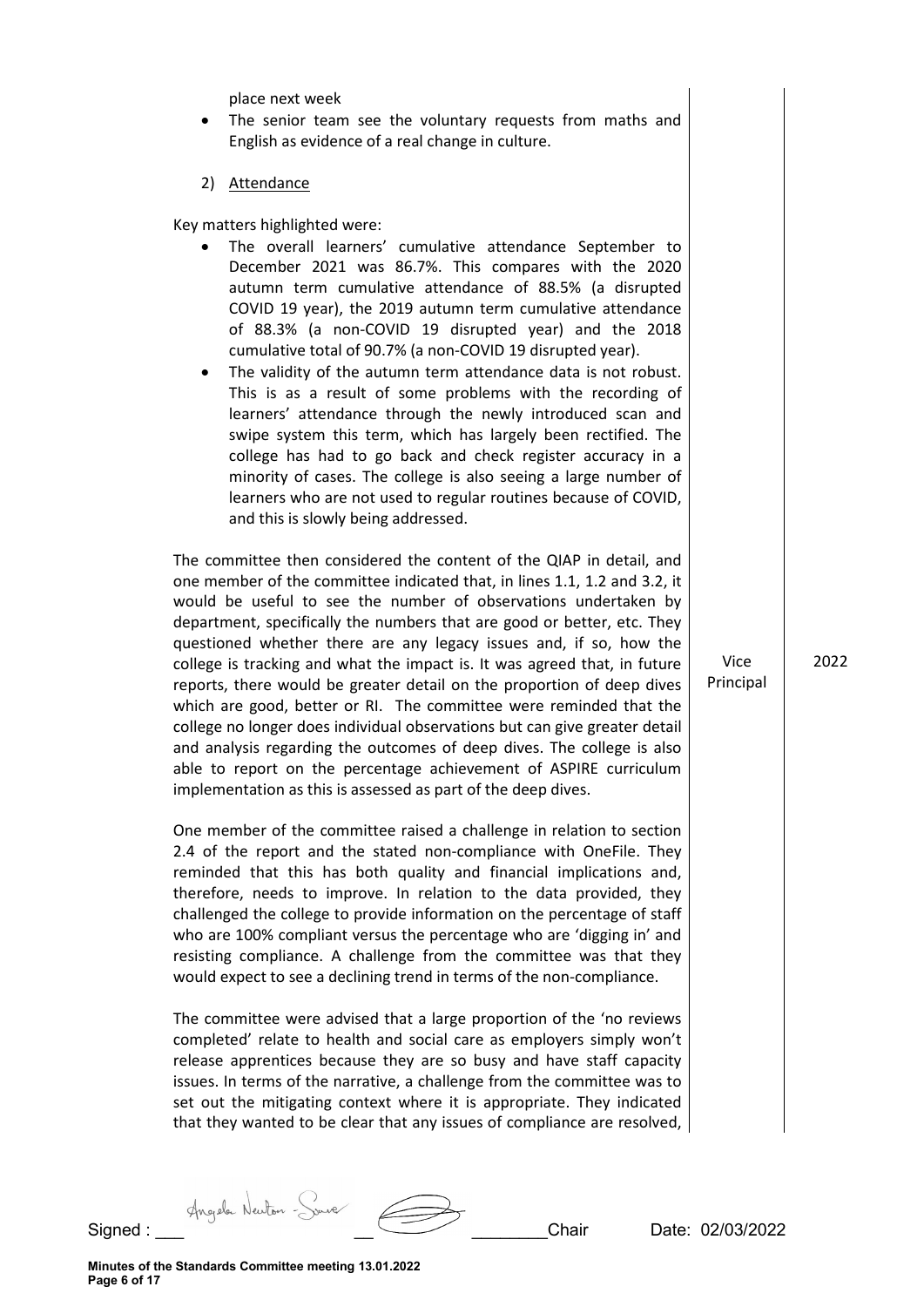which is distinct and different from the context circumstances. The vice principal confirmed that he would break the data down into more detail in next iterations of the QIAP.

Vice Principal 2022

The committee considered the success measures detailed in the third section of the document and noted that there was negative progress in relation to English and maths. They questioned whether this is linked to the year 12 assessed grades or whether, instead, it is related to internal controls, e.g. attendance, quality of education, etc. The vice principal indicated that the aim is to get to zero by yearend and, therefore, the starting point earlier in the year is always a minus and the college then improves upon this. The vice principal expressed a view that there was an impact of COVID in terms of TAGs and that schools, and indeed colleges, will have worked and taught to the TAGs.

In relation to OneFile, the committee were advised that there are still some systems/systematic challenges and that the college has been working really hard to make the system as easy to use as possible. This has led to some step changes alongside an 'enough is enough' approach. The CEO expressed a view that it is now key to sustain the downward trajectory and there is confidence that the college is starting to see some real improvements.

In relation to 'observations', the committee were reminded that they take place as part of the deep dive process but also that there are a high number of informal observations undertaken as part of CPD plans. This allows the college to start to track impact. The college can qualitatively track observations and has clarity regarding what is being done to support and improve. The college is really starting to see the fruit of the developmental approach taken, rather than the historic graded observations. This will be tied in with constructive performance management arrangements, which will endure.

In relation to OneFile, the committee were advised that all users have to complete an assessment so that they can demonstrate their competencies. This will be used to provide support and CPD and remove any perceived barriers. The college is able to track this on a 100% basis.

The committee were advised that the progress score in English is very much improved. The position at the same point last year was -2.44, which should be compared with -1.39 now.

AGREED: to note the content of the update provided.

### **7 ADULT AND COMMUNITY CURRICULUM – AN OVERVIEW**

The vice principal introduced this item and explained that the report provides an overview of the AEB curriculum and includes a table which summarises performance against target. Key matters highlighted were:

• The 21/22 budget is £5.723 million.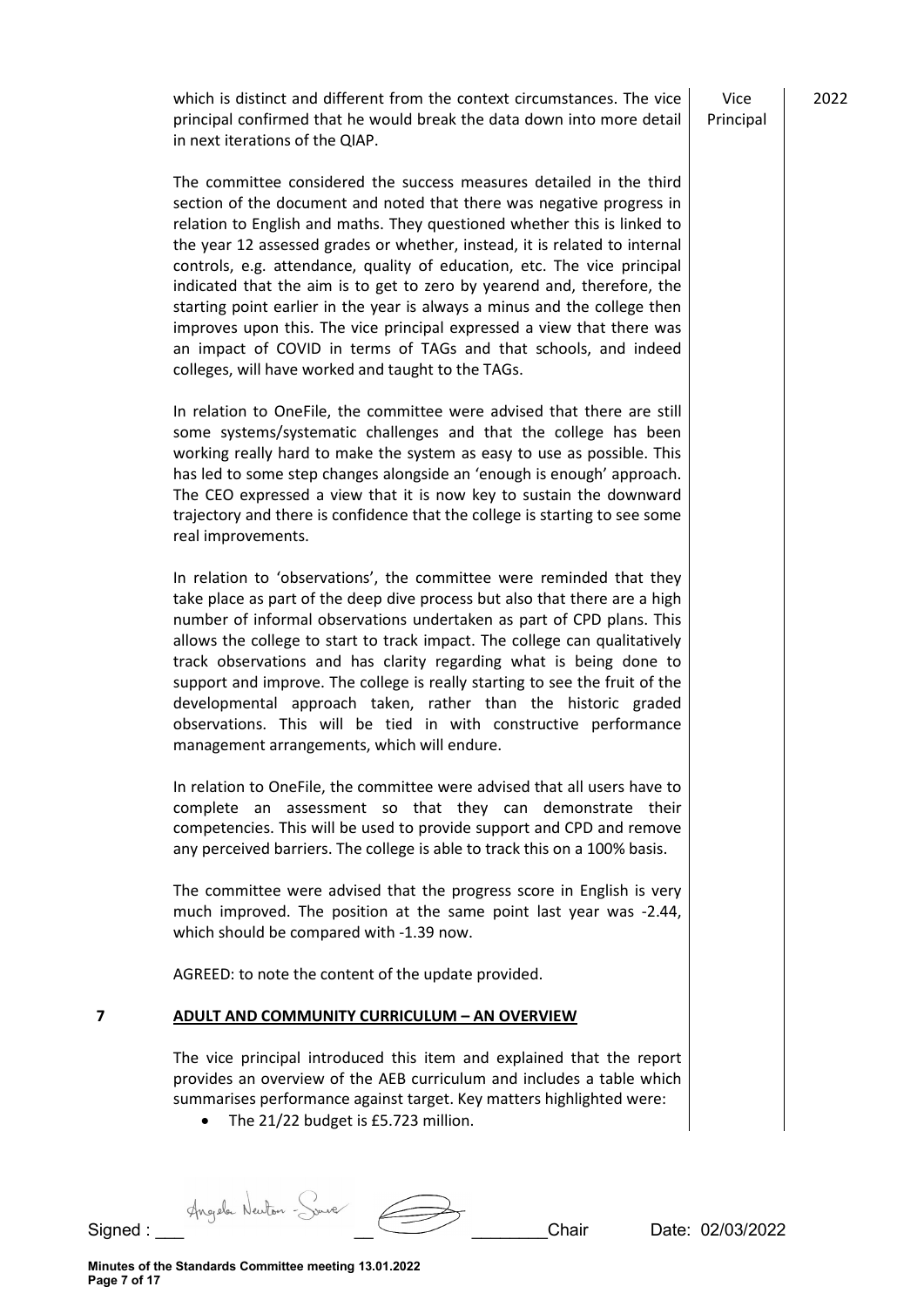- The college has to maximise its position. 97% achievement of allocation is required to avoid clawback and any reduction to the future allocation.
- The focus is very much on a local offer.
- Curriculum offer is split between
	- a) Direct delivery, which involves a broad ranging offer
	- b) Skills academy offer
	- c) Subcontracting.
- There has been a clear drive to reduce subcontracting amounts. The CEO indicated that, upon reflection, the senior team have perhaps underestimated the cultural shift required to achieve this and is, therefore, playing a little bit of catch-up.

(Angela Newton-Soanes left the meeting at 6.25pm)

- The labour market is also a significant challenge, with it being hard to entice people into learning.
- Delivering growth is challenging, but there are strong plans in place. Partners and subcontractors are even struggling to recruit numbers.

As an overview, he indicated that there was a lot of work to do and it does represent a real risk to the college, currently. The college is likely to ask the ESFA to increase the subcontracting limit from 25% to 30%. He explained that concerns and risks in this area mean that the college is taking a low-risk approach to some other opportunities and strategies.

Staff were then invited to give examples of initiatives in place in particular departments. These include:

- Extending hospitality to a one-day programme.
- An offer for chefs.
- Starting to do some short programmes in animal care e.g. first aid, grooming, dog walking, etc.
- In foundation studies, there is a real deficit in terms of employers recruiting staff who have learning difficulties, and there is a planned education programme in relation to this.
- In health and social care, there are short programmes being developed at levels 2 and 3 as there is significant sector demand.
- In tourism, there is an introduction to cabin crew programme, which will run on a Saturday morning.
- In relation to uniformed public services, the college is looking at whether or not it is possible to provide an introduction to policing and uniformed public services.

The committee asked for a reminder of who the partners are in relation to the skills academy offer. The vice principal confirmed that it is a number of tried and tested organisations including AxEd Apprentices, FMBS, Stainsby's, Enable, etc. The committee asked for further detail on what they do. The vice principal indicated that they are tremendously

Signed : Angele Neuton - Source \_ \_ \_ \_ \_ \_ \_ \_ \_ \_ \_ Chair Date: 02/03/2022

**Minutes of the Standards Committee meeting 13.01.2022 Page 8 of 17**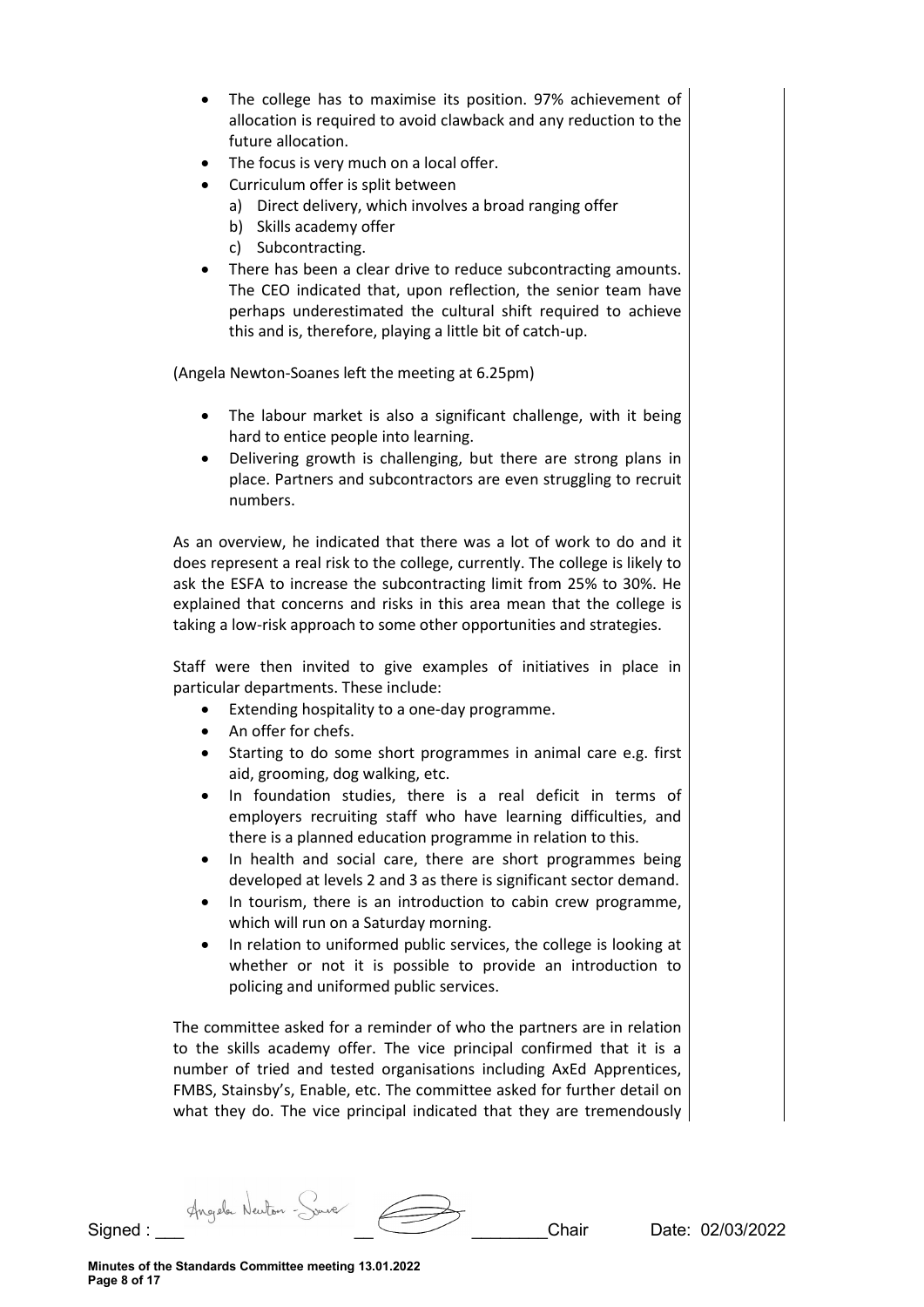well connected and offer a range of both accredited and unaccredited subjects. The college is, in essence, the link to create a pipeline and pathway for the future. He reminded that this is a recent development for 21/22. The committee considered the data provided in paragraph 4.1, and it was explained that, whilst the college is currently behind target, there has been an increase in take-up since Christmas.

A challenge from the committee was that there is clearly a need to closely monitor income against targets. Staff acknowledged that this was the case and also provided assurance that quality assurance is undertaken regarding the work that they do. There is a really strategic drive in relation to this, but it was acknowledged that it appears on the risk register as a concern and a financial report will be going to the Finance & Estates Committee meeting scheduled in two weeks' time. A challenge from the committee was that what is currently important is what the college is doing to address the fact that it is behind target.

One member of the committee asked where the college draws the line between an organisation being a partner and a subcontractor. It was explained that partners within the skills academy act more like a broker and that the college employs the teachers. It was confirmed that this is not a sector-based work academy.

A question and challenge from the committee was in terms of staff capacity. The CEO expressed the view that getting processes to work quickly enough is key; however, he acknowledged that there is a need to carefully consider staff challenges, with the aim always being to improve agility. An example given was in terms of fabrication and welding – there is a real demand in the community/local area, and the college is trying to move quickly to resource increased provision.

One member of the committee asked whether the college is carefully considering its recruitment routes, i.e. via employers rather than individuals. The committee were given assurance that the focus is on employers and that the college has strategically tried to make the right links through the employer engagement strategy and activities. The college now listens to employer business plans and then puts forward a broad offer which is beyond apprenticeship provision. The aim is to identify need and then follow up with an approach and an offer.

AGREED: to note the content of the update provided.

# **8 PERFORMANCE REPORT – DATA ON A PAGE 2021/22**

The assistant principal: quality and standards introduced this document and indicated that the first column of data is that which was provided at the last meeting, and the second column is the current position. Key matters highlighted were:

1) Education programmes

Signed : Angela Newton - Source \_ \_ \_ \_ \_ \_ \_ \_ \_ \_ \_ \_ Chair Date: 02/03/2022

**Minutes of the Standards Committee meeting 13.01.2022 Page 9 of 17**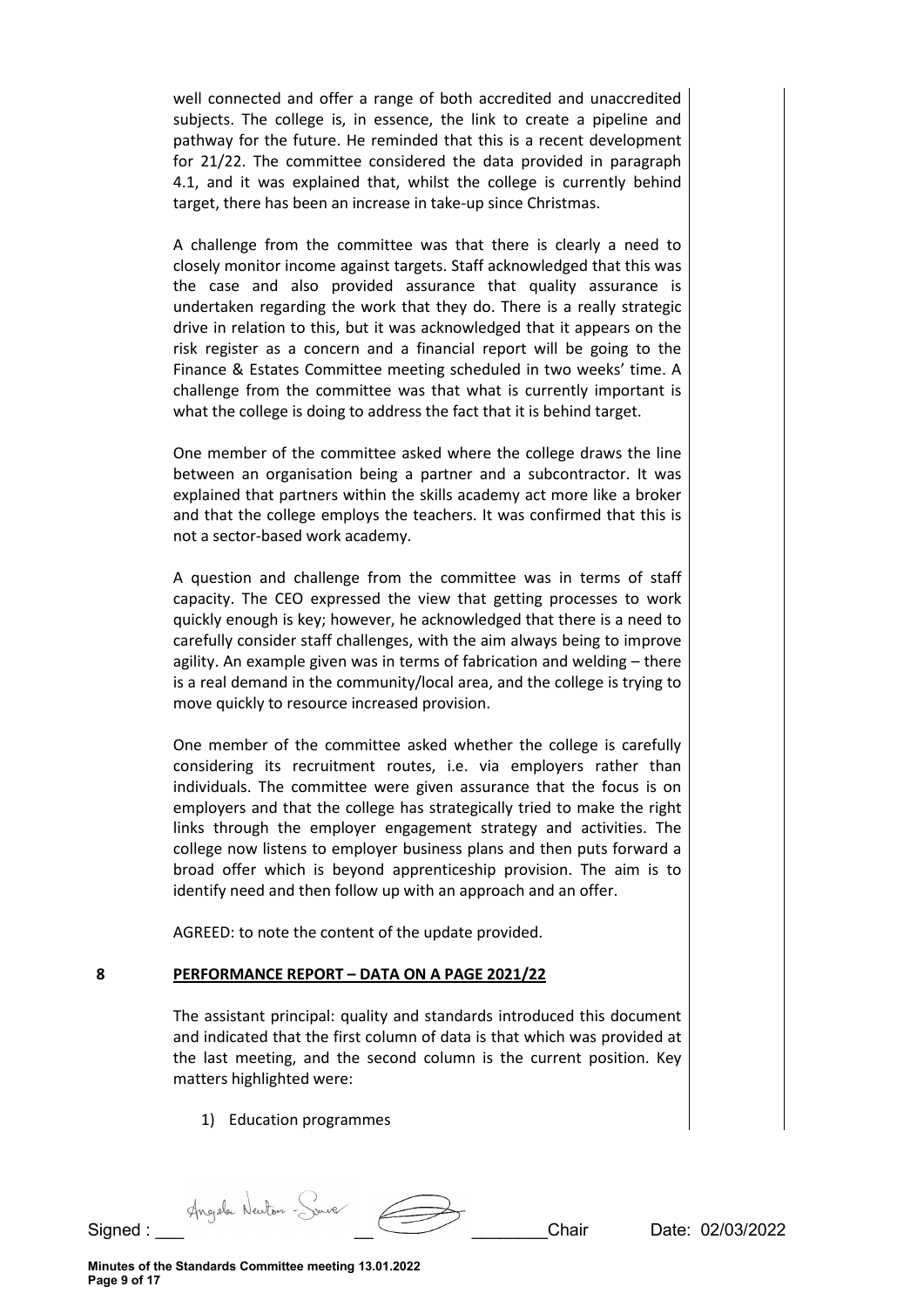- Retention lower than this point last year
- Progress this is a real success and is moving to 0
- Progress checks will be used as a basis for TAGs in case exams are cancelled again, which will provide a really robust analysis.
- 2) Adult programmes
- Retention comparable for the prior year
- Progress is better
- In terms of subcontractors, retention and achievement are lower, and it was explained that there are some withdrawal issues in relation to one specific subcontractor.
- 3) Community retention is slightly lower
- 4) Apprenticeship provision
- Attendance is broadly in line
- Retention is lower 25 apprentices who transferred to JTL are impacting on this
- There are some hairdressing and health and social care withdrawals.
- 5) High needs
- Retention is broadly the same
- Progress is better in English and vocational elements.
- 6) Disadvantaged retention and progress broadly the same
- 7) Deep dives
- The percentage good or better has improved on the prior year position
- The college has undertaken more deep dives when compared to the same time the prior year.

### AGREED:

- a) To note the content of the update provided.
- b) That data which shows prior year position at the same point, and also data reported at the last meeting, would be included as this helps to really see distance travelled.

# **9 DESTINATIONS REPORT**

The vice principals introduced this item. Key matters highlighted were:

- This is a key set of data and KPIs
- WNC is ahead of many other colleges and has been working really hard to collect and collate the data
- Section 2.4 shows that data is largely positive
- 81.1% study programme learners' destinations were positive
- 4.4% NEET
- 10.6% continue to learn at a static level the vast majority of

Signed : Angele Neuton Source 2003/2022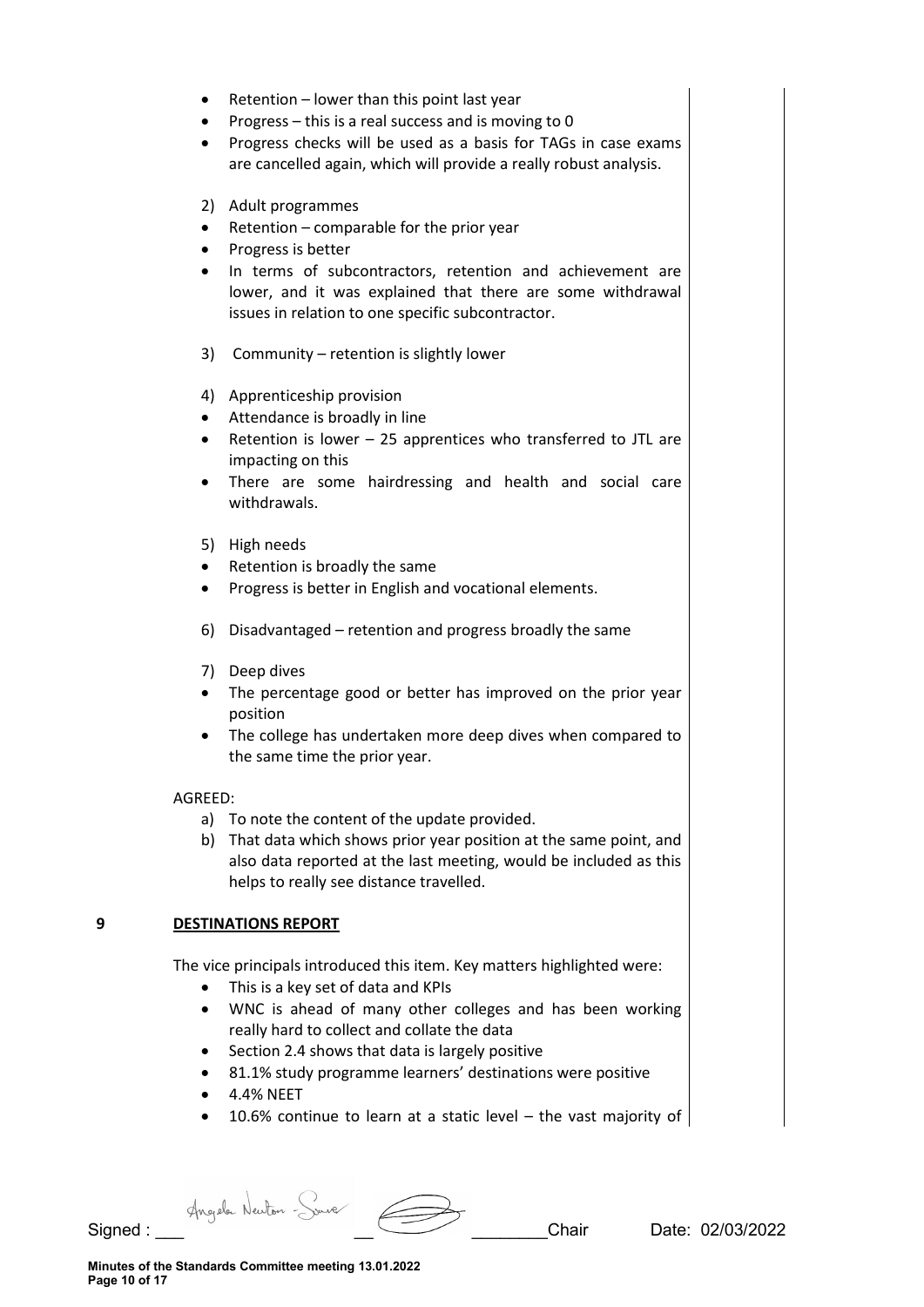these are 16- or 17-year-olds and are particularly new to the GFE environment.

• Section 2.6. summarised the position in relation to apprentices – the vast majority continued in employment or secured other employment. Only four apprentices are NEET. A high number moved to enhanced roles.

In relation to the 4.4% of study programme learners described as NEET, one member of the committee asked whether this was spread across the college or in specific areas. The vice principal advised that they were, in the main, in computer science, level 2 motor vehicle, and engineering.

An observation made by one member of the committee was that it was really impressive and commendable to see such full data at this time of the year.

One member of the committee made an observation that 'caring' appears as a negative destination. It was explained that this is specifically classified as a negative by Ofsted and, therefore, has to be reported in this way, albeit that there are only small percentages.

A challenge from the committee was that they would like to see year-onyear comparisons. Governors' attention was drawn to section 2.5, which gives the 2019/20 position. In terms of moving forward, one member of the committee indicated that it would be really useful to map which learners are currently static, or which went on to lower courses, and then assess whether they were able to improve at the same point in the next year.

AGREED: to note the content of the update provided.

### **10 E&D (STUDENTS) – KPIS/TARGETS FOR 2021/22 AND EXCEPTIONS REPORT**

The vice principal introduced this item, and key matters highlighted were:

- In terms of incidents, there were 11 complaints regarding homophobic bullying. This relates to 22 students. Full information is provided in paragraph 1.
- Seven complaints regarding racist abuse, of which five notifications came from Smoothwall. It was explained that the appropriateness of some language used is the issue.
- Paragraph 5 splits out the destinations data in more detail.
- Progression into employment is proportionately lower.
- Progression of high needs students into employment is significantly lower.
- Progression to HE is a concern.
- Statistics show that more learners repeat a level.
- Similar/same pattern applies to the most vulnerable students,

Signed : Angele Neuton - Source 2003/2022<br>Chair Date: 02/03/2022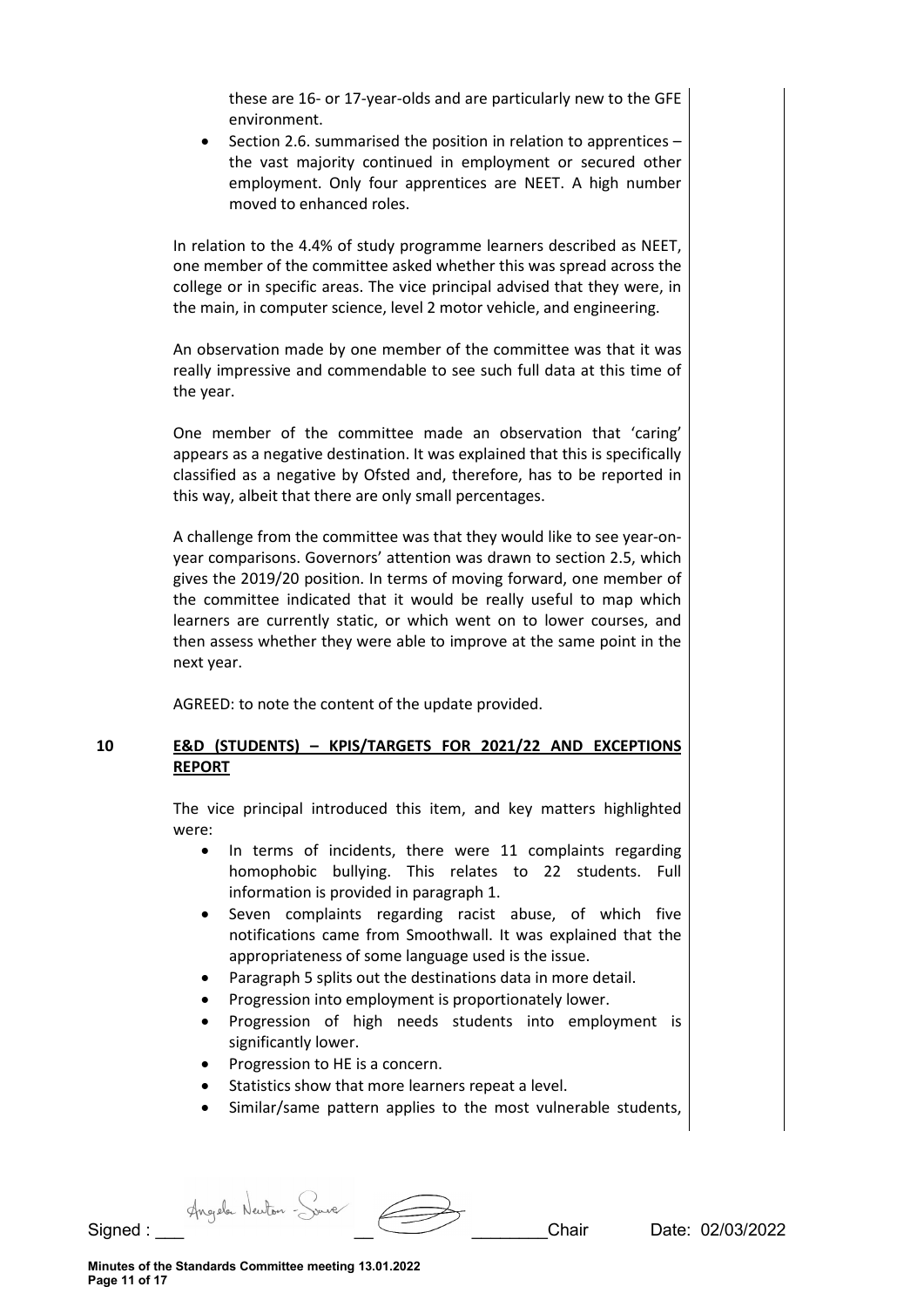| e.g. those with EHCPs, LAC, etc.                                                                                                                                                                                                                                                                                                                                                                                                                                                                                                                                                                                                                                                                                         |                   |               |
|--------------------------------------------------------------------------------------------------------------------------------------------------------------------------------------------------------------------------------------------------------------------------------------------------------------------------------------------------------------------------------------------------------------------------------------------------------------------------------------------------------------------------------------------------------------------------------------------------------------------------------------------------------------------------------------------------------------------------|-------------------|---------------|
| The vice principal advised that the college has employed a specialist<br>careers advisor to work with the most vulnerable and the aim, going<br>forward, is to have an early meeting in the summer to make sure that<br>those who have applied are on the right courses to match their careers<br>aspirations. There will then be a further meeting four weeks into the first<br>term to again check that they are on the right course.                                                                                                                                                                                                                                                                                  |                   |               |
| The committee's attention was drawn to table 2, which splits out data in<br>terms of gender, disability, ethnicity, etc. This shows that more males<br>tend to stick at the same level of study, whilst more females progress to<br>HE.                                                                                                                                                                                                                                                                                                                                                                                                                                                                                  |                   |               |
| Staff expressed the view that there were two areas requiring governor<br>focus. These are:<br>Progression into employment by those students who have<br>$\bullet$<br>identified needs, and<br>Reducing the number of learners who stick at the same level.<br>$\bullet$                                                                                                                                                                                                                                                                                                                                                                                                                                                  |                   |               |
| Governors' attention was then drawn to paragraph 10, which<br>summarises attendance and links in with the earlier deep dive<br>discussions as part of agenda item 6. It was again noted that progress<br>scores are a real positive.                                                                                                                                                                                                                                                                                                                                                                                                                                                                                     |                   |               |
| Governors' attention was drawn to paragraph 12, which is a summary of<br>induction survey outcomes. One aspect that needs further focus is the<br>fact that there are fewer BAME students who are confident regarding<br>the college being able to deal with bullying well. The vice principal<br>advised that the college has established single issue focus groups and,<br>whilst there are not a high number of students who have participated,<br>the general feedback is that there are no individual issues. The female-<br>only focus group identified some poor male student behaviours and,<br>whilst they did not perceive it to be a significant issue, this is something<br>for the college to improve upon. |                   |               |
| A question and challenge from one member of the committee was<br>whether or not the college can collate the absence levels for those<br>students who declare themselves LGBTQ to see whether there are any<br>issues. The vice principal indicated that the college does not<br>systematically collect LGBTQ data at enrolment, but she agreed to speak<br>to other college colleagues to ascertain how they approach this.                                                                                                                                                                                                                                                                                              | Vice<br>Principal | March<br>2022 |
| AGREED: to note the content of the update provided.                                                                                                                                                                                                                                                                                                                                                                                                                                                                                                                                                                                                                                                                      |                   |               |
| <b>RISK REPORT</b>                                                                                                                                                                                                                                                                                                                                                                                                                                                                                                                                                                                                                                                                                                       |                   |               |
| The vice principal introduced this item and explained that it closely links<br>to agenda item 16, which is an updated 2021/22 position statement<br>regarding the quality of teaching, learning and assessment.                                                                                                                                                                                                                                                                                                                                                                                                                                                                                                          |                   |               |

**11 RISK REPORT** 

Signed : \_\_\_ Angele Newton - Source \_\_\_\_\_\_\_\_\_\_\_\_\_\_\_\_\_\_\_\_\_\_\_\_Chair Date: 02/03/2022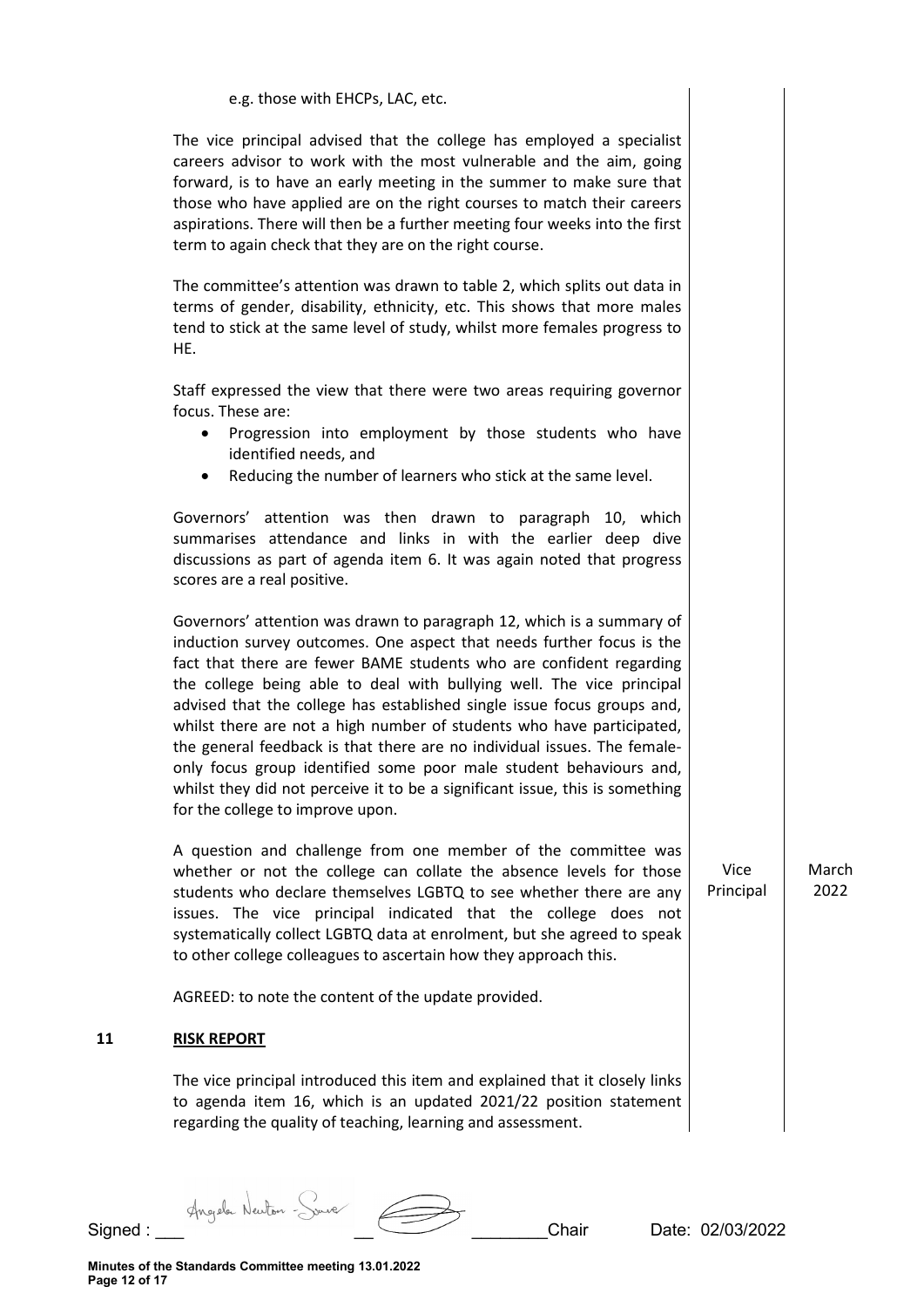He advised that the most significant risk on the register for this committee to consider is in terms of the potential to achieve a grade 3 Ofsted inspection outcome for overall effectiveness. In terms of actions taken, he provided an update in a number of areas:

- In December 2021, the college initiated a robust self-assessment process involving each curriculum area assessing the effectiveness of its provision over the autumn term. Of the majority of curriculum areas represented, the majority of taught courses and programmes now rigorously self-assess as good or better. For example, the quality of teaching and learning on English GCSE courses, media, motor vehicle, art and design, animal care, performing arts, and hairdressing is now judged to be good compared with RI the previous year.
- This then leads the college to believe that it can self-assess robustly as good for overall quality of education.
- Thus far, the 2021/22 year has been fully taught on site. This has enabled teachers to maximise the opportunities presented in a 'normal' year.
- There is now clear evidence that teaching and learning is the heart of the college.
- Staff confidently believe that there is now less of a grade 3 risk, given mitigating actions taken.
- That said, there are still some areas for improvement and it is important that the college is not complacent. A particular example was given in relation to construction, where there are some staffing challenges and the college is working hard to address any gaps.

The committee all agreed that it was commendable that the college has now got to the position where it feels that it can confidently assess overall effectiveness as good, and all agreed that this has been a journey requiring significant effort, scrutiny and support.

# AGREED:

- a) To note the content of the update provided
- b) Support the proposal to downgrade the risk in relation to this area.

# **12 2021/22 POSITION STATEMENT – QUALITY OF TEACHING, LEARNING AND ASSESSMENT**

The vice principal confirmed that this very much links in to the previous agenda item discussions regarding risk. He drew the committee's attention to paragraphs 1.1 and 1.2, which set out why the college now feels able to confidently self-assess the quality of education as good. Paragraph 3 provides the context, and key matters highlighted were:

- Together, staff and the college are really moving in the right direction
- Great CPD is being offered

Signed : Angele Neuton - Source **Communication**<br>Chair Date: 02/03/2022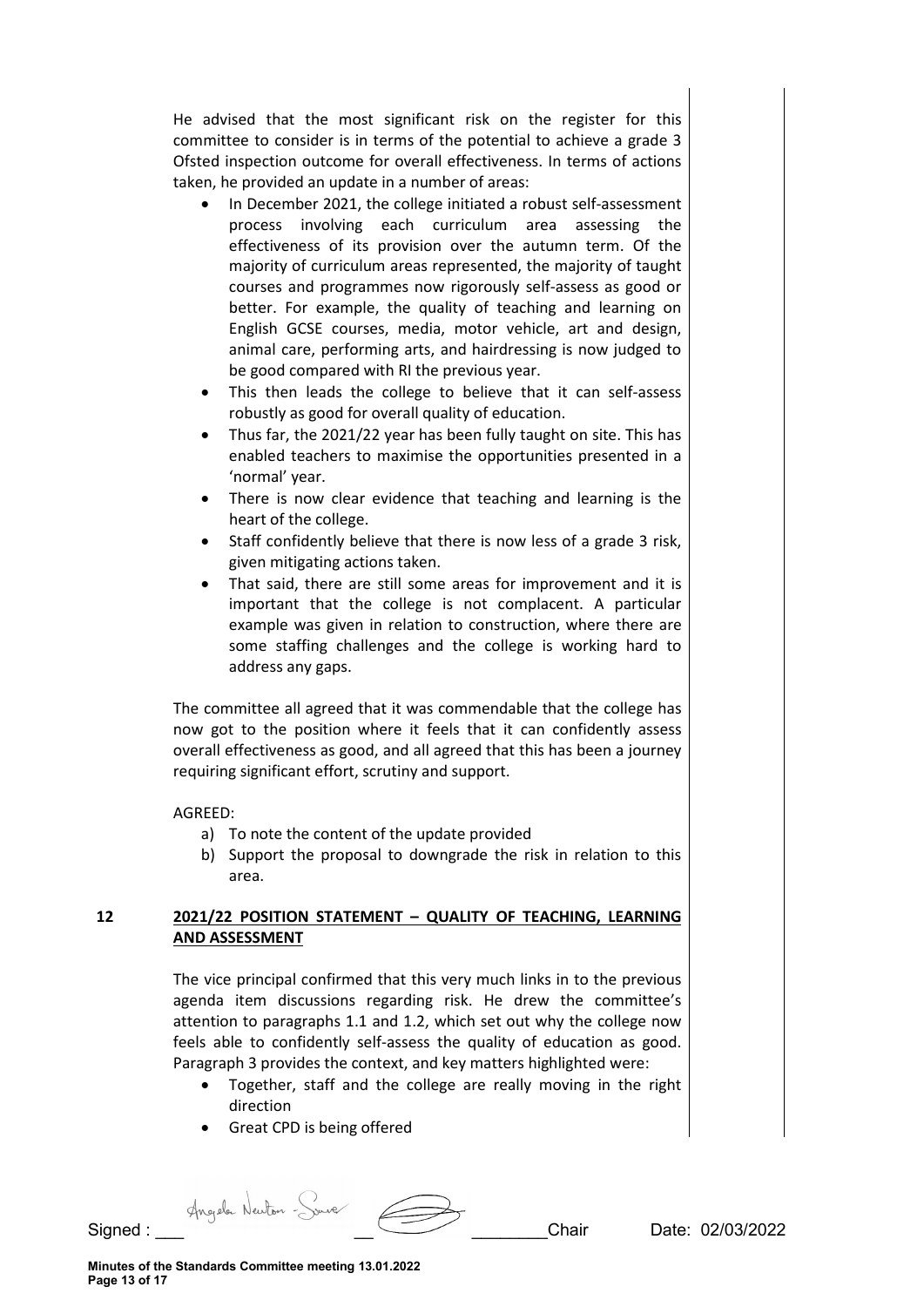- Robust evidence of real positive movements
- The college has been able to recruit top talent.

Paragraph 4.5 sets out what more the college has to do, and this remains a focus. The college is confident that it is now at a solid 'good' and has moved on since the self-assessment process completed in relation to 2020/21.

- This is a real turning point for the college
- Being back on site has allowed a jump forward
- There have been huge steps forward this year.

A challenge from the committee was that, from information provided, it is clear that there are still small pockets of staff who are resisters/late to adopt, and they asked how this is being addressed. It was explained that more is being done: for example, mini restructures and recalibrations. The key now is to continue to build on the momentum seen. The committee were given assurance that the vast majority of staff have a collective and participative approach.

AGREED:

- a) To note the content of the update provided
- b) Support the proposal that
	- The quality of education is good
	- The overall effectiveness is good
	- The overall effectiveness of study programmes and provision for high needs learners is good
	- Adult learning and apprenticeships are assessed as requires improvement.

# **13 LEARNER VOICE UPDATE**

The vice principal introduced this item and explained that it was broken down into two aspects, the first being the results of the induction survey and the second being Rate Your Course feedback.

- 1) Results of the induction survey key matters highlighted were:
- Overall, the position has not moved significantly; however, the college remains in the upper quartiles when compared with others who participate in the survey.
- The overall position was disappointing as it was in the lower 50%. In the main, this was influenced by feedback from 17-yearolds and, therefore, means that the college has more to do in terms of those learners who continue into the second year.
- Paragraph 4 summarises the areas of decline.
- Table 1 gives an overview of overall satisfaction.
- 2) Rate your course

Signed : \_\_\_ \_\_ \_\_\_\_\_\_\_\_Chair Date: 02/03/2022

**Minutes of the Standards Committee meeting 13.01.2022 Page 14 of 17**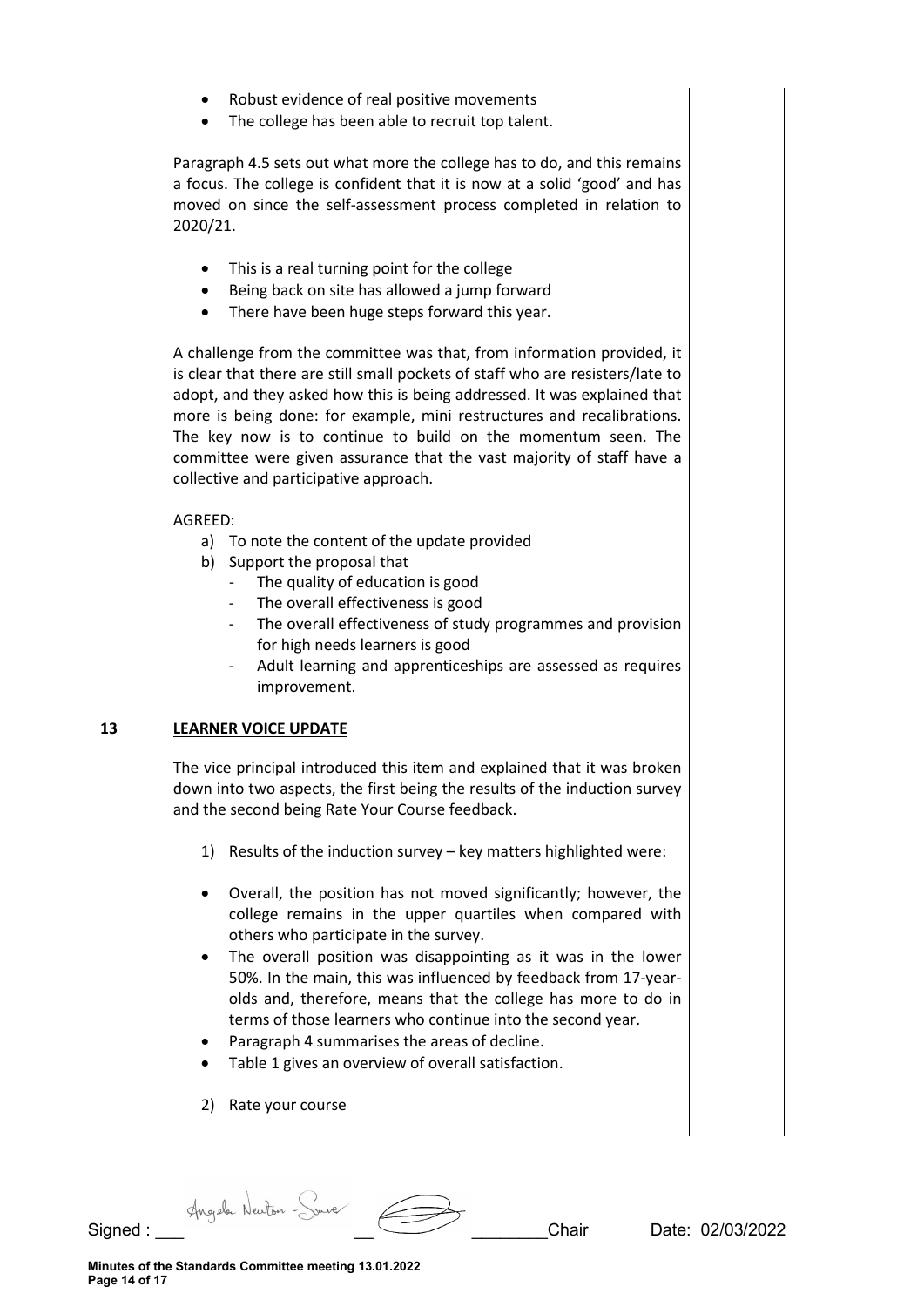- There were 929 responses, which is the largest number ever
- 93% positive learner experience.

In considering the information provided, governors all agreed that being able to see the distance travelled was really helpful. A challenge from one member of the group was whether or not the college can do more in terms of regional analysis, as it is not always the case that like with like is being compared, given the vast differences between some colleges who participate in the survey. They asked whether the college should have a greater focus in future years on the distance travelled and use this as a key driver.

AGREED: to note the content of the update provided.

### **14 CEIAG**

The vice principal Introduced this and confirmed that this is a report against the Gatsby benchmarks. Key matters highlighted were:

- Paragraph 2 shows that encounters with employers and work placements have been a challenge for the college.
- First term focus has been on:
	- a) Tutorials
	- b) Second year UCAS applications there are still lower numbers than the college would like; however, the deadline is  $25<sup>th</sup>$  January and there is now a concerted focus in this area. Going forward, there is more that the college can do earlier in the year.
- One of the biggest challenges towards the latter part of last year for the careers team was late referrals for students who did not have a positive destination. The process is being reviewed this year, and the aim is to have all students with a destination logged prior to the Easter break so that the careers team can work with individuals to find alternative positive destinations.
- The careers and employability manager has been successful in putting forward a bid for the college to be a recognised provider for the National Careers Service, and the college has submitted a letter of support for a D2N2-led youth futures foundation bid aimed at supporting better outcomes for young people with SEND.
- In terms of work placements, 33% of targeted students had a work placement planned or completed as at  $6<sup>th</sup>$  January. The expectation is that this figure will go up considerably in the next few weeks.
- Despite the strong start, the college is starting to see some employers put placements on hold. Of particular note are the healthcare and NHS services, where all placements are being postponed for at least a month due to the new variant of COVID. Similar issues are arising in the engineering sector, where employers are reluctant to put students on a placement. To try to respond, the college is looking at a range of virtual

Signed : Angele Neuton - Source **Communication**<br>Chair Date: 02/03/2022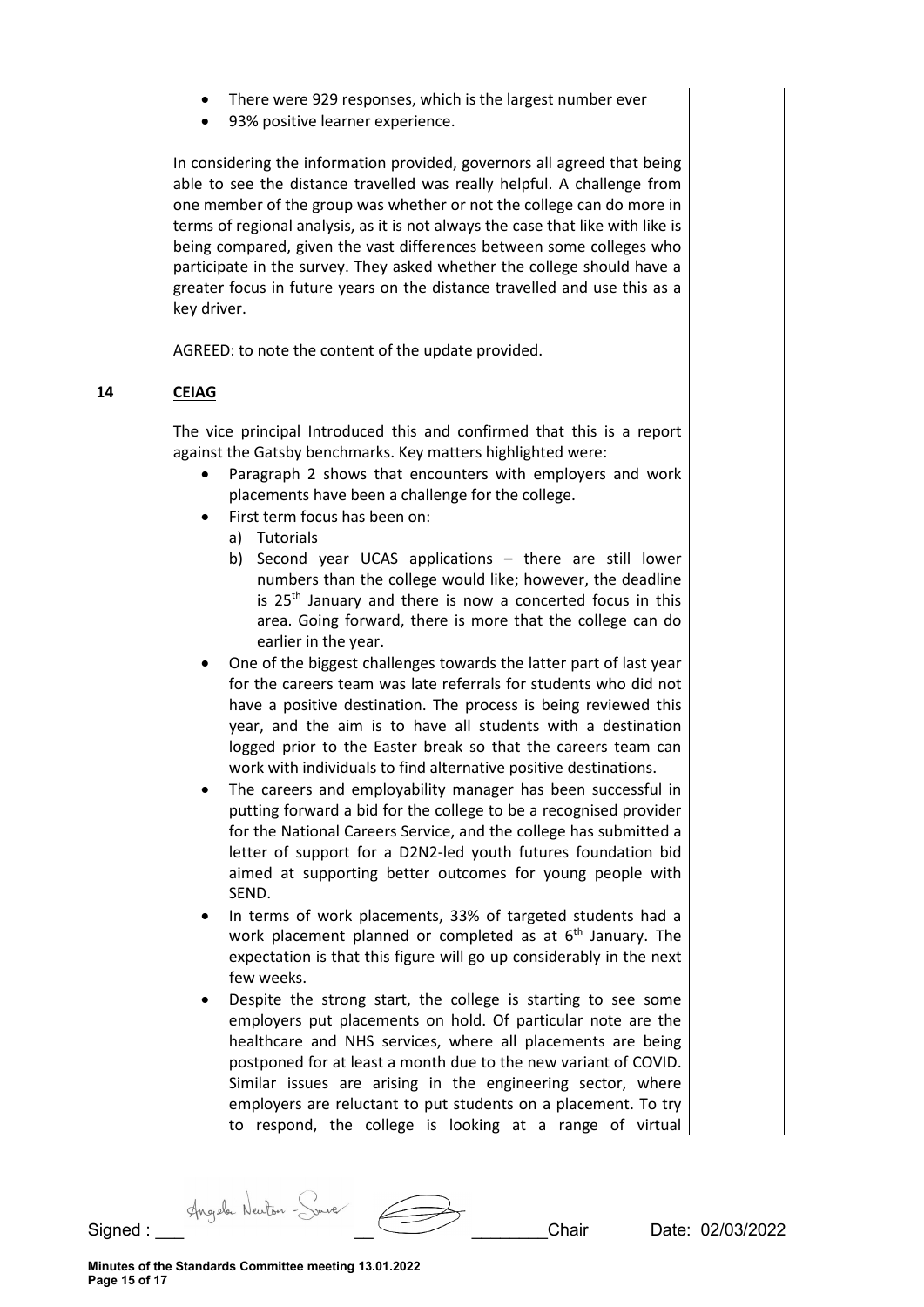placements and employer projects.

AGREED: to note the content of the update provided.

### **15 SAFEGUARDING AND PREVENT EXCEPTIONS REPORT FOR 2021/22**

The vice principal presented the comprehensive written report, and key matters highlighted were:

- The college is seeing a significant increase in the number of referrals through CPOMS, at almost double the rate
- 1,200 'incidents' were recorded to the end of December 2021; however, the college has not seen a doubling of the referrals to external agencies.
- More concerns are being raised in relation to attendance and welfare. These would not need safeguarding team support. Because of the statistics, the college is looking at potential ways to record attendance and welfare actions differently.
- 27 referrals related to peer-on-peer sexual harassment and violence, related to 17 separate incidents
- 37 referrals related to sexual abuse. Many relate to historic sexual abuse and, in all cases, relevant checks with external agencies have been made. Four relate to more recent incidents which remain open for investigation and are likely to move to court hearings. The college continues to support students with other agencies in managing what is a traumatic process for them.
- 29 referrals for harassment and stalking related to 17 separate incidents. This includes six students taking inappropriate images.
- Staff have been meeting regularly as a welfare team to consider the most vulnerable learners. There were 12 learners for discussion at the most recent meeting, which is a reduction of two. Of these, four pose a significant concern to the team. Two relate to continual allegations against both staff and students which, on investigation, are unfounded. Both students are open to social care and the college is working through agencies to try to support in the best way possible; however, measures have also been put in place for the protection of staff and students.
- Table 2 sets out the attendance data and progress scores.
- Table 3 sets out destinations data and is very similar to that provided earlier in the meeting as part of the equality and diversity report. The committee were asked to note that there are very low numbers in this data set, however, so this can affect the statistics.
- In relation to Prevent, the college has revised its risk assessment and this will be updated again in February

AGREED: to note the content of the update provided.

Signed : \_\_\_ \_\_ \_\_\_\_\_\_\_\_Chair Date: 02/03/2022